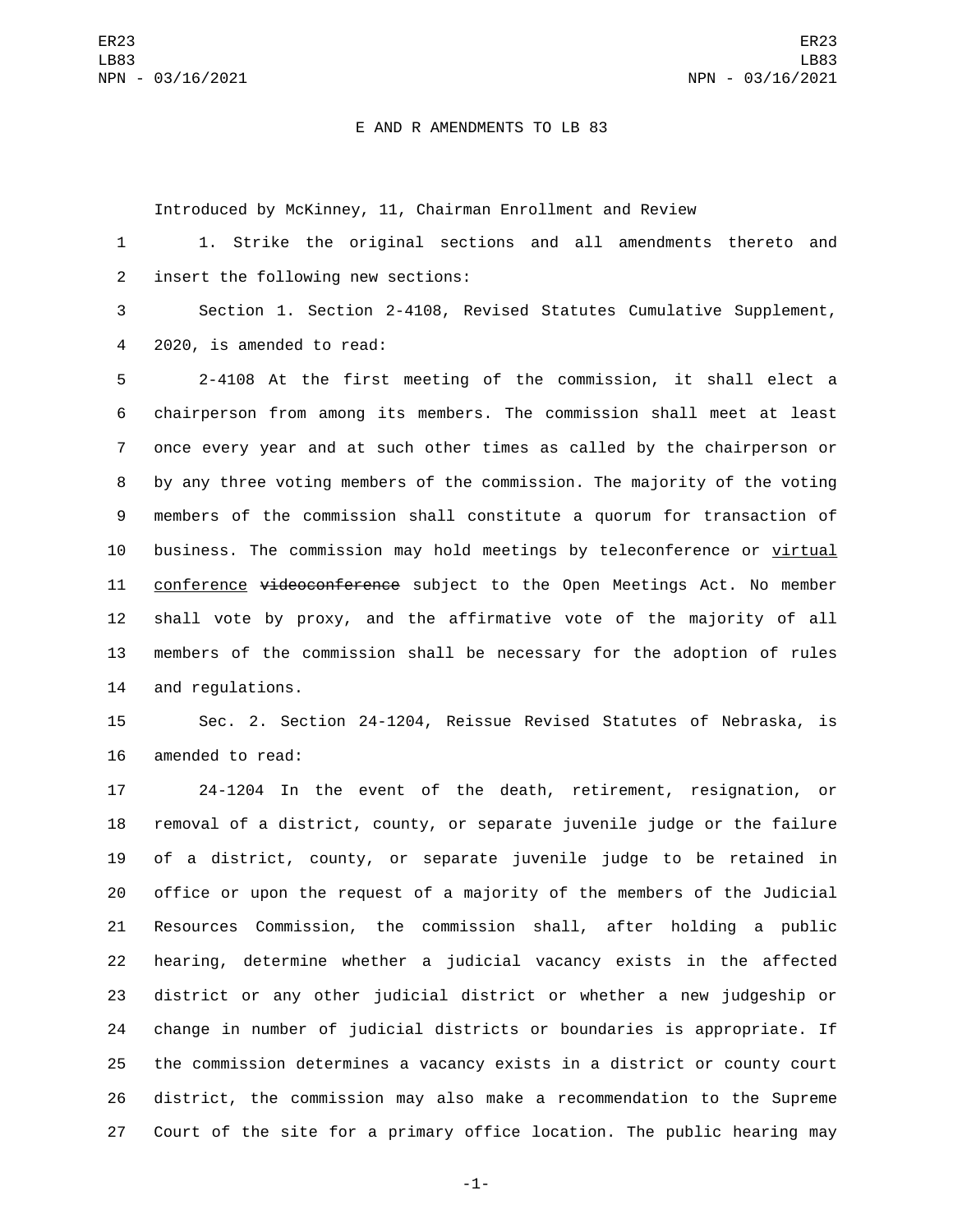include virtual conferencing videoconferencing, or, if the judicial workload statistics compiled pursuant to section 24-1007 indicate a need for a number of judges equal to or greater than the number currently authorized by law, the commission may conduct a hearing by telephone conference. If a telephone conference is used, a recording shall be made of the telephone conference and maintained by the commission for at least 7 one year—and the telephone conference shall conform to the requirements of subsection (2) of section 84-1411, and the commission shall only determine whether a judicial vacancy exists in the affected district and 10 make no other determinations.

 Sec. 3. Section 38-170, Reissue Revised Statutes of Nebraska, is 12 amended to read:

 38-170 The department shall, as far as practicable, provide for the conducting of the business of the boards by mail and may hold meetings by 15 teleconference or virtual conference videoconference subject to the Open Meetings Act. Any official action or vote of the members of a board taken by mail shall be preserved in the records of the department and shall be recorded in the board's minutes by the department.

 Sec. 4. Section 39-1108, Reissue Revised Statutes of Nebraska, is 20 amended to read:

 39-1108 Regular meetings of the State Highway Commission shall be held upon call of the chairperson, but not less than six times per year. Special meetings may be held upon call of the chairperson or pursuant to a call signed by three other members, of which the chairperson shall have 25 three days' written notice.

 All regular meetings shall be held in suitable offices to be provided in Lincoln unless a majority of the members deem it necessary to hold a regular meeting at another location within this state. Members of the commission may participate by telephone conference call or 30 videoconference or virtual conference as long as the chairperson or vice-chairperson conducts the meeting in an open forum where the public is

-2-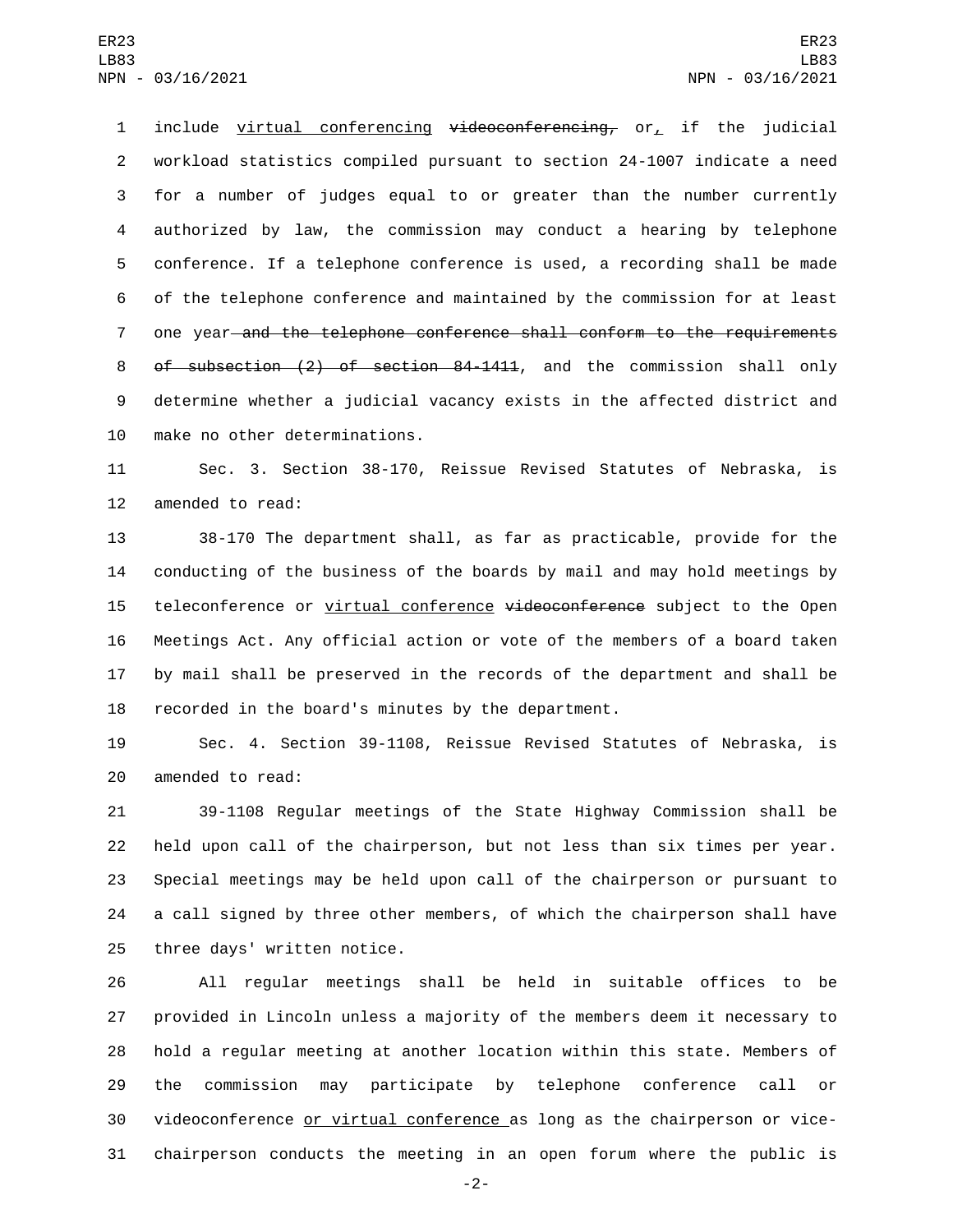able to participate by attendance at the scheduled meeting.

 Five members of the commission constitute a quorum for the transaction of business. Every act of a majority of the members of the commission shall be deemed to be the act of the commission.

 All meetings shall be open to the public and shall be conducted in 6 accordance with the Open Meetings Act.

 The minutes of the meetings shall show the action of the commission on matters presented. The minutes shall be open to public inspection.

 Sec. 5. Section 58-230, Reissue Revised Statutes of Nebraska, is 10 amended to read:

 58-230 Meetings of the members of the authority shall be held at least once every three months to attend to the business of the authority and may be held at the call of the chairperson or whenever any five members so request. Such meetings shall at all times be subject to the 15 Open Meetings Act, and such meetings may be held by means of virtual 16 conferencing videoconferencing in accordance with subsection (2) of 17 section 84-1411.

 Sec. 6. Section 58-817, Revised Statutes Cumulative Supplement, 2020, is amended to read:

 58-817 Four members of the authority shall constitute a quorum. The affirmative vote of a majority of all of the members of the authority shall be necessary for any action taken by the authority. A vacancy in the membership of the authority shall not impair the right of a quorum to exercise all the rights and perform all the duties of the authority. Any action taken by the authority under the Nebraska Educational, Health, Cultural, and Social Services Finance Authority Act may be authorized by resolution at any regular or special meeting, and each such resolution shall take effect immediately and need not be published or posted. Members of the authority may participate in a regular or special meeting 30 of the authority by telephone conference call or virtual conference 31 videoconference as long as the chairperson or vice-chairperson conducts

-3-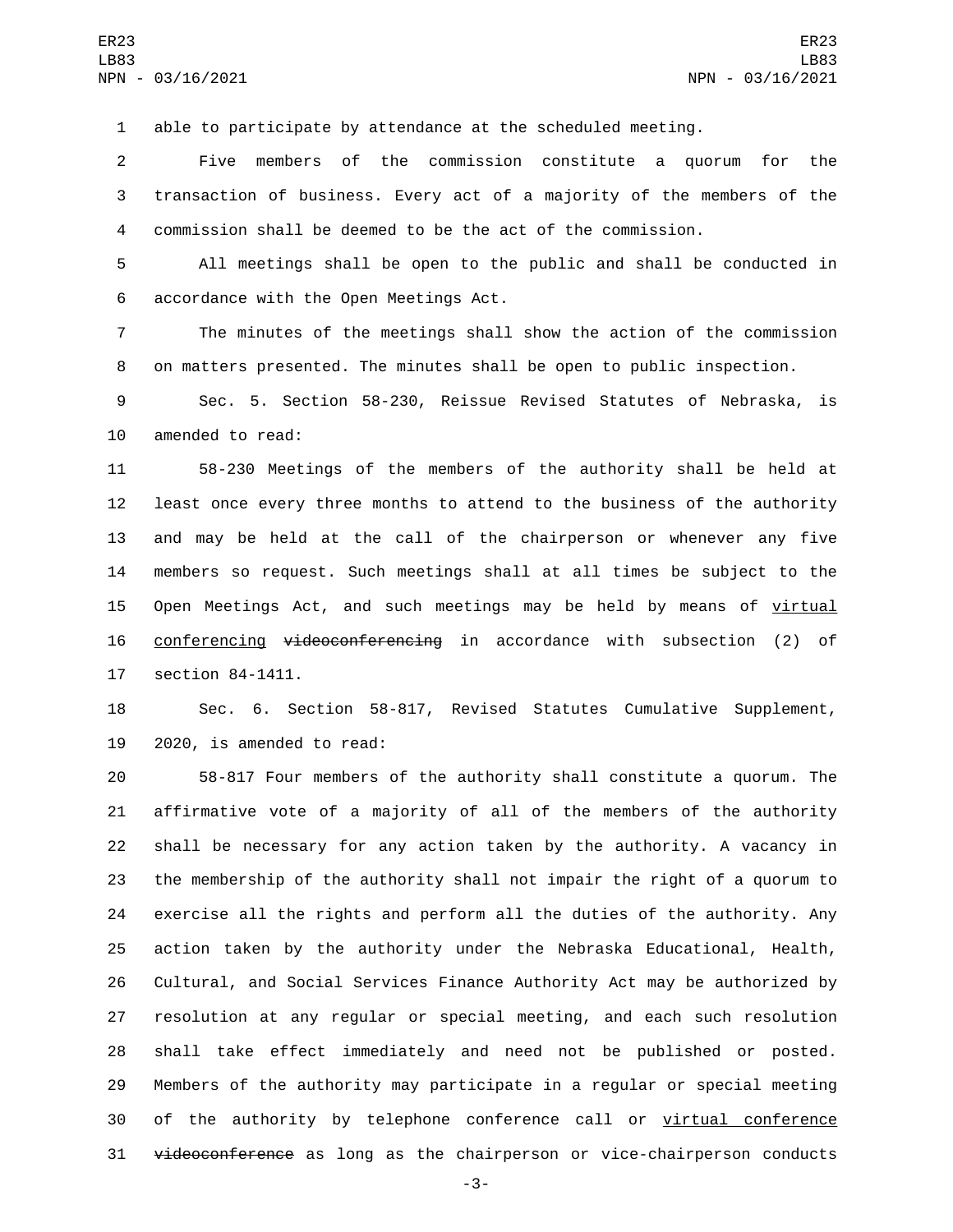the meeting at a location where the public is able to participate by attendance at that location and the telephone conference call or virtual conference videoconference otherwise conforms to the requirements of 4 subsection (2) subdivisions (2)(a) through (e) of section 84-1411.

5 Sec. 7. Section 79-1218, Reissue Revised Statutes of Nebraska, is 6 amended to read:

 79-1218 The board of each educational service unit shall meet and organize by naming one of its members as president, one as vice president, and one as secretary. The board shall employ a treasurer who 10 shall be paid a salary to be fixed by the board.

 The board of the educational service unit shall determine the participation of the educational service unit in providing supplementary educational services. If the board of the educational service unit does not provide supplementary educational services, it shall meet during each succeeding January to determine the participation in providing supplementary educational services for that calendar year. Meetings may 17 be held by means of virtual conferencing in accordance with subsection 18 (2) of section 84-1411 videoconferencing or telephone conference-in accordance with subsections (2) and (3) of section 84-1411.

20 Sec. 8. Section 79-2204, Revised Statutes Cumulative Supplement,  $21$   $2020$ , is amended to read:

22 79-2204 (1) The State Council on Educational Opportunity for 23 Military Children is created within the department. The council shall 24 consist of:

(a) The following ex officio members:25

26 (i) The Commissioner of Education;

27 (ii) The chairperson of the Education Committee of the Legislature, 28 who shall serve as a nonvoting member of the council;

29 (iii) The compact commissioner appointed pursuant to section 30 79-2205; and

31 (iv) The military family education liaison, who shall serve as a

-4-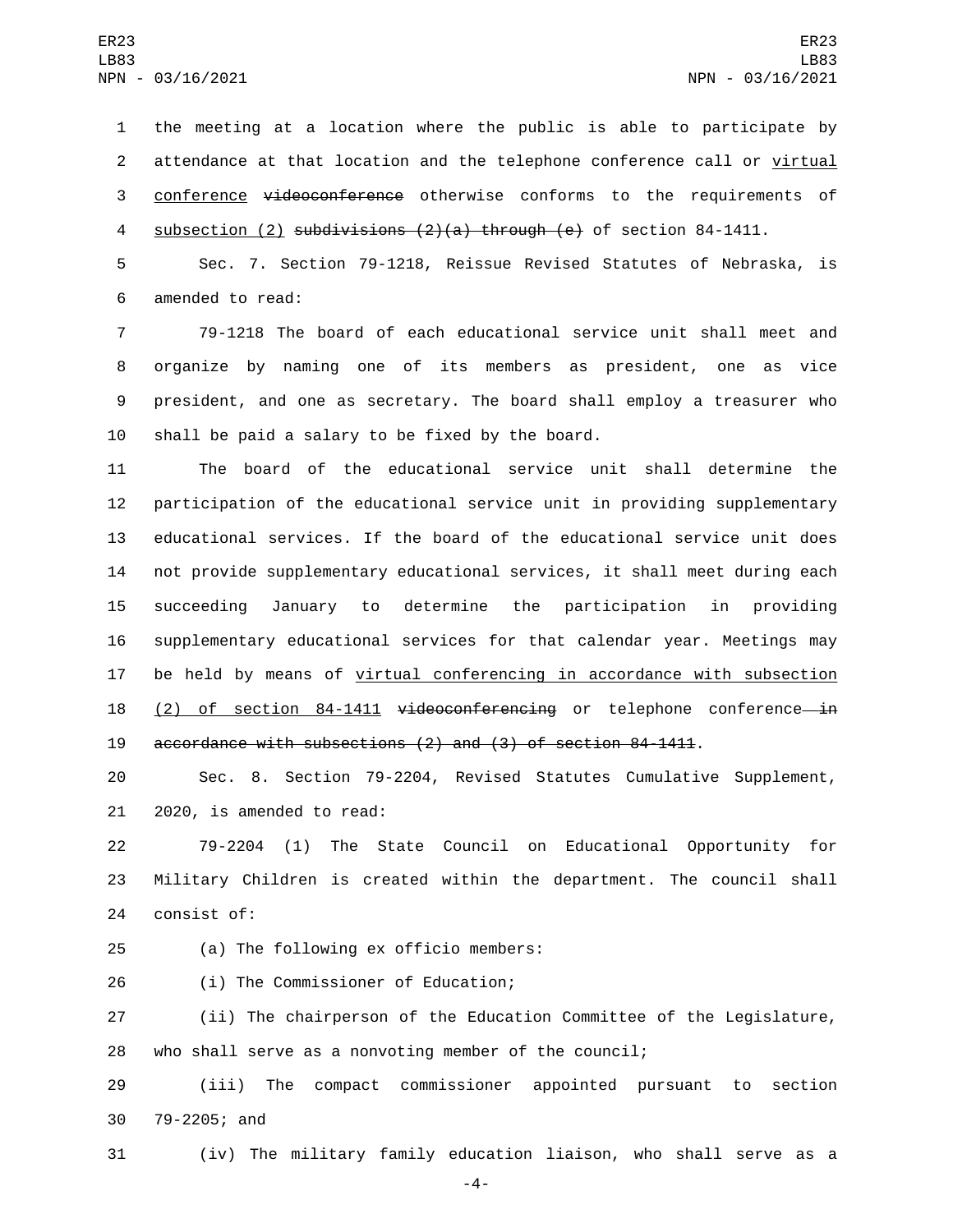member of the council after his or her appointment pursuant to subsection 2 (3) of this section; and

 (b) The following members appointed by the State Board of Education: (i) The superintendent of a school district that has a high concentration of children of military families; and

 (ii) A representative of a military installation located in this 7 state.

 (2) The members of the council appointed by the State Board of Education shall serve three-year terms. Vacancies in the council shall be filled in the same manner as the initial appointments. The members of the council shall be reimbursed for expenses as provided in sections 81-1174 12 to 81-1177.

(3) The council shall have the following duties:

 (a) To advise the department with regard to the state's participation in and compliance with the Interstate Compact on Educational Opportunity for Military Children; and

 (b) To appoint a military family education liaison to assist families and the state in implementing the compact.

 (4) When the council holds a single meeting in a calendar year, that 20 meeting may be held by virtual conferencing videoconferencing 21 notwithstanding subsection  $(2)$  subdivision  $(2)(e)$  of section 84-1411.

 Sec. 9. Section 82-803, Revised Statutes Cumulative Supplement, 23 2020, is amended to read:

 82-803 (1) The First Regiment Nebraska Volunteer Infantry at Fort Donelson Committee is created. The purpose of the committee is to provide for the creation, production, transportation, installation, and unveiling of the monument. The committee shall consist of: An employee of the Nebraska State Historical Society appointed by the Secretary of State; two members of the public who are members of a local Civil War round table organization appointed by the Secretary of State; a professor of history from the University of Nebraska appointed by the Secretary of

-5-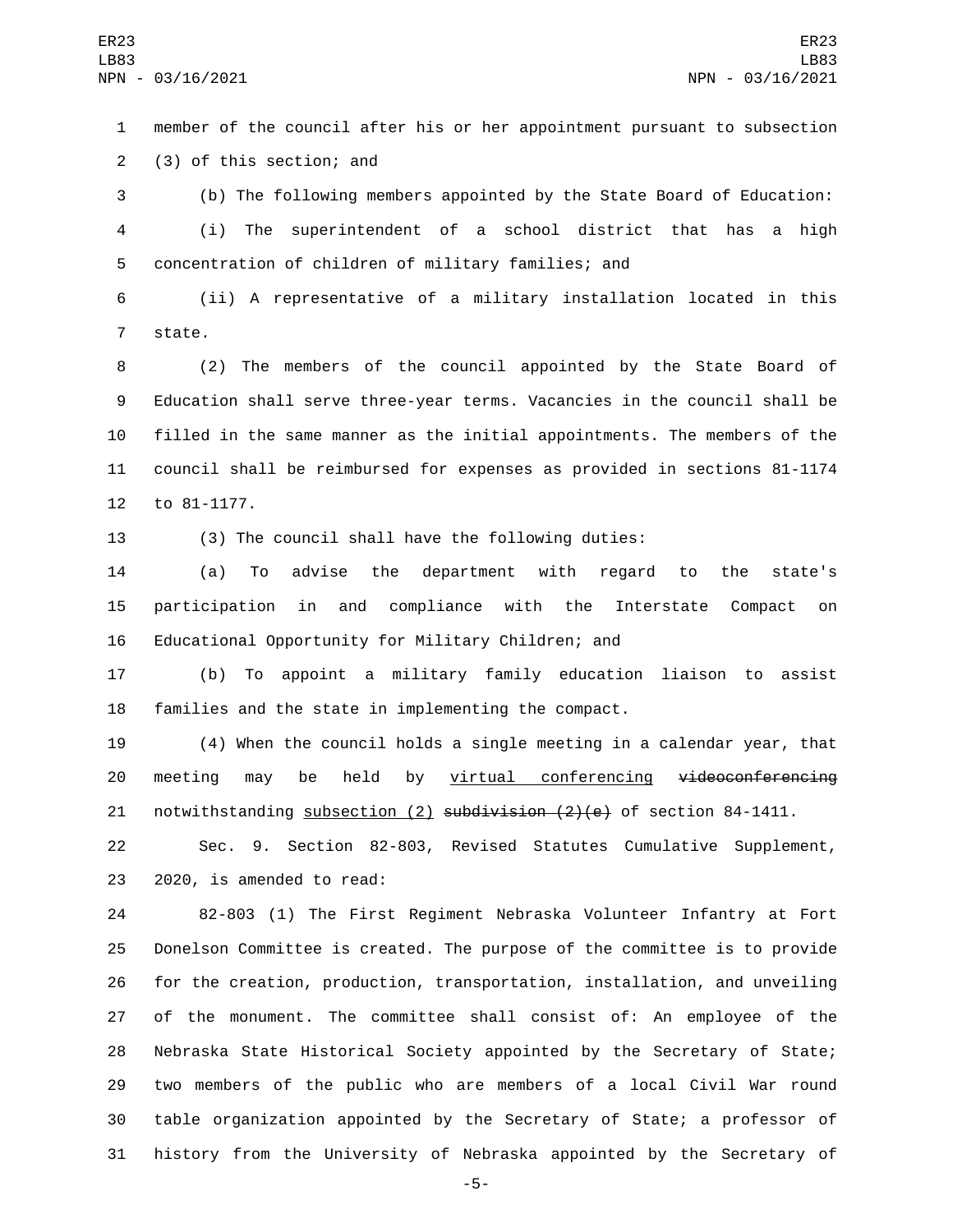State; and the Chairperson of the Government, Military and Veterans Affairs Committee of the Legislature or his or her designee.

 (2) The members of the committee shall elect a chairperson and vice- chairperson from among its appointed members during the first meeting. A member may be reelected to serve as chairperson or vice-chairperson. The committee shall meet at least twice each calendar year. A majority of the members of the committee shall constitute a quorum.

 (3) The committee may conduct its meetings by telephone conference 9 call,  $\theta$  videoconferencing, or virtual conferencing, if practicable.

 (4) The First Regiment Nebraska Volunteer Infantry at Fort Donelson Committee shall, in conformance with regulations of the Fort Donelson 12 National Battlefield:

 (a) Select a designer, sculptor, and mason, as appropriate, to create a monument and approve the design of the monument;

15 (b) Approve the production of the monument;

 (c) Approve the method of transportation of the monument to the 17 battlefield and its installation;

(d) Approve the unveiling ceremony for the monument; and

 (e) Approve any other action the committee determines is necessary 20 to achieve its purpose.

 (5) If there is a vacancy on the committee, the Secretary of State shall fill such vacancy by appointing a member to serve during the unexpired term of the member whose office has become vacant.

(6) Members of the committee shall not be paid.

 (7) The committee shall issue electronically a report to the Government, Military and Veterans Affairs Committee of the Legislature on the progress of the creation, production, and installation of the monument and any other information the committee deems necessary before 29 December 31 of each year.

 (8) The committee shall terminate upon the completion of its 31 purpose.

-6-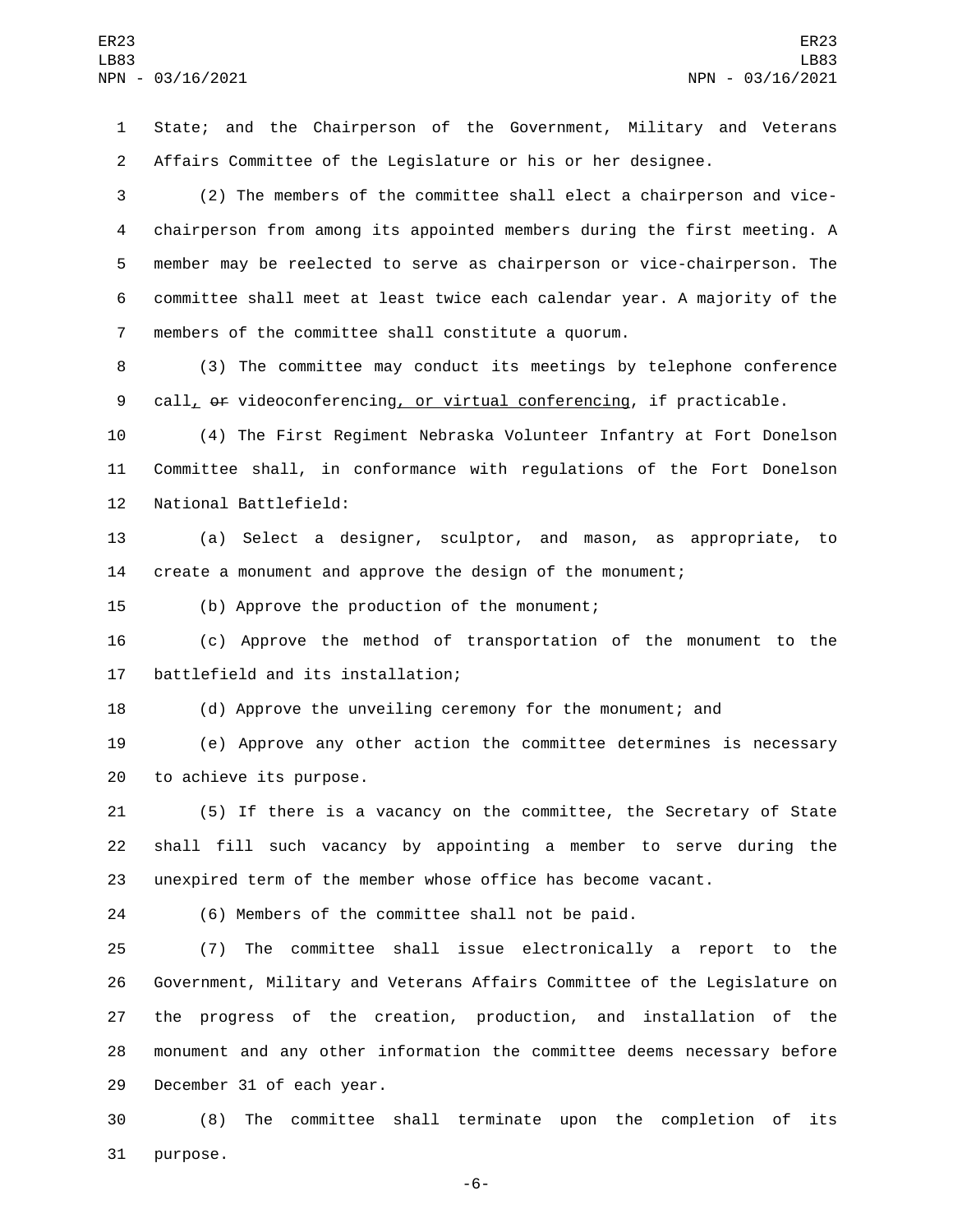Sec. 10. Section 84-1409, Reissue Revised Statutes of Nebraska, is 2 amended to read:

 84-1409 For purposes of the Open Meetings Act, unless the context 4 otherwise requires:

 (1)(a) Public body means (i) governing bodies of all political subdivisions of the State of Nebraska, (ii) governing bodies of all agencies, created by the Constitution of Nebraska, statute, or otherwise pursuant to law, of the executive department of the State of Nebraska, (iii) all independent boards, commissions, bureaus, committees, councils, subunits, or any other bodies created by the Constitution of Nebraska, statute, or otherwise pursuant to law, (iv) all study or advisory committees of the executive department of the State of Nebraska whether having continuing existence or appointed as special committees with limited existence, (v) advisory committees of the bodies referred to in subdivisions (i), (ii), and (iii) of this subdivision, and (vi) instrumentalities exercising essentially public functions; and

 (b) Public body does not include (i) subcommittees of such bodies unless a quorum of the public body attends a subcommittee meeting or unless such subcommittees are holding hearings, making policy, or taking formal action on behalf of their parent body, except that all meetings of any subcommittee established under section 81-15,175 are subject to the Open Meetings Act, and (ii) entities conducting judicial proceedings unless a court or other judicial body is exercising rulemaking authority, deliberating, or deciding upon the issuance of administrative orders;

 (2) Meeting means all regular, special, or called meetings, formal or informal, of any public body for the purposes of briefing, discussion of public business, formation of tentative policy, or the taking of any  $\alpha$  action of the public body; and

 (3) Virtual conferencing means conducting or participating in a meeting electronically or telephonically with interaction among the participants subject to subsection (2) of section 84-1412.

-7-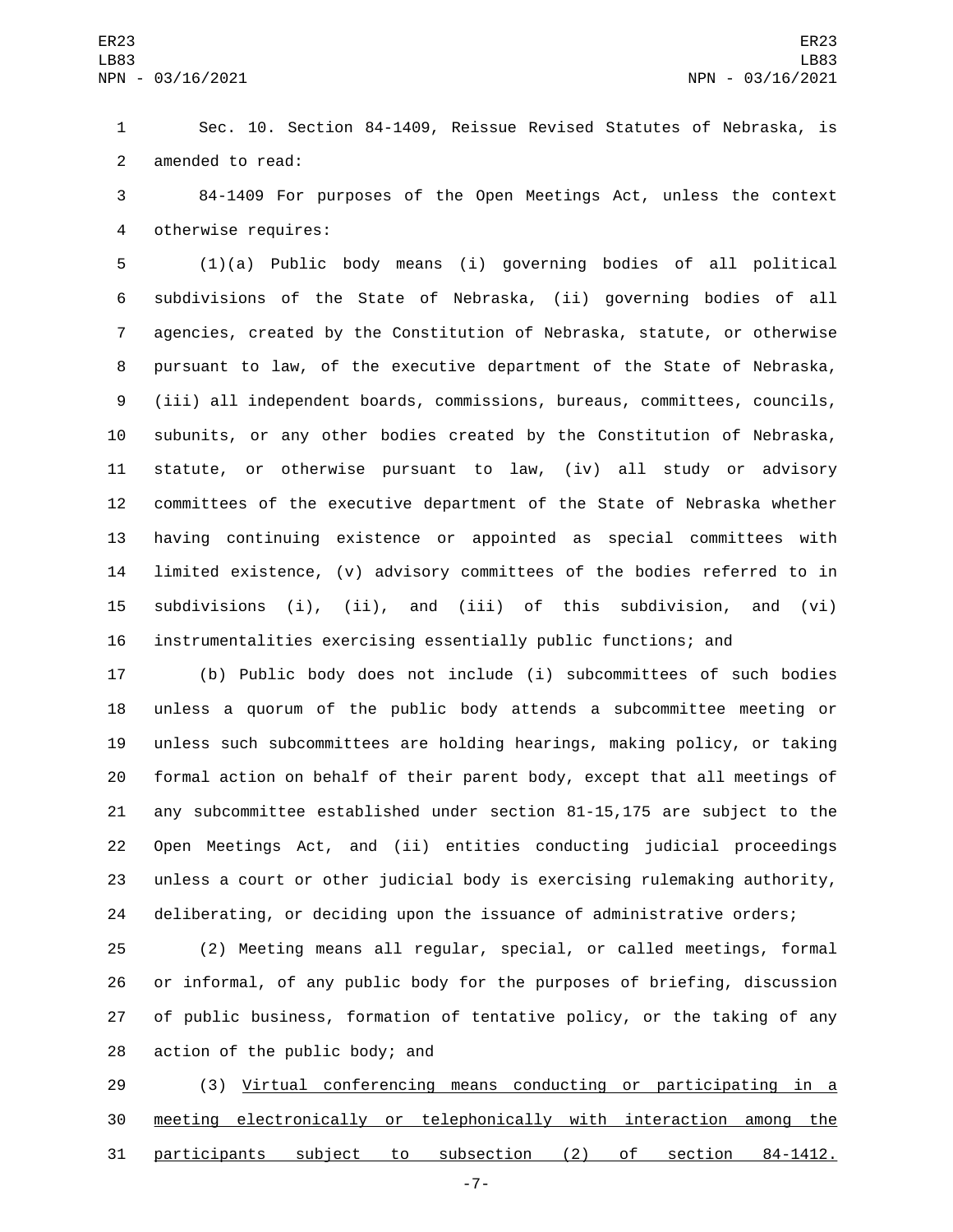Videoconferencing means conducting a meeting involving participants at two or more locations through the use of audio-video equipment which allows participants at each location to hear and see each meeting participant at each other location, including public input. Interaction between meeting participants shall be possible at all meeting locations.

 Sec. 11. Section 84-1411, Revised Statutes Cumulative Supplement, 7 2020, is amended to read:

 84-1411 (1)(a) Each public body shall give reasonable advance publicized notice of the time and place of each meeting as provided in this subsection. Such notice shall be transmitted to all members of the 11 public body and to the public.

 (b)(i) Except as provided in subdivision (1)(b)(ii) of this section, 13 in the case of a public body described in subdivision  $(1)(a)(i)$  of section 84-1409 or such body's advisory committee, such notice shall be published in a newspaper of general circulation within the public body's jurisdiction and, if available, on such newspaper's web site.

 (ii) In the case of the governing body of a city of the second class or village or such body's advisory committee, such notice shall be 19 published by:

 (A) Publication in a newspaper of general circulation within the public body's jurisdiction and, if available, on such newspaper's web 22 site; or

 (B) Posting written notice in three conspicuous public places in such city or village. Such notice shall be posted in the same three 25 places for each meeting.

 (iii) In the case of a public body not described in subdivision (1) (b)(i) or (ii) of this section, such notice shall be given by a method 28 designated by the public body.

 (c) In addition to a method of notice required by subdivision (1)(b) (i) or (ii) of this section, such notice may also be provided by any other appropriate method designated by such public body or such advisory

-8-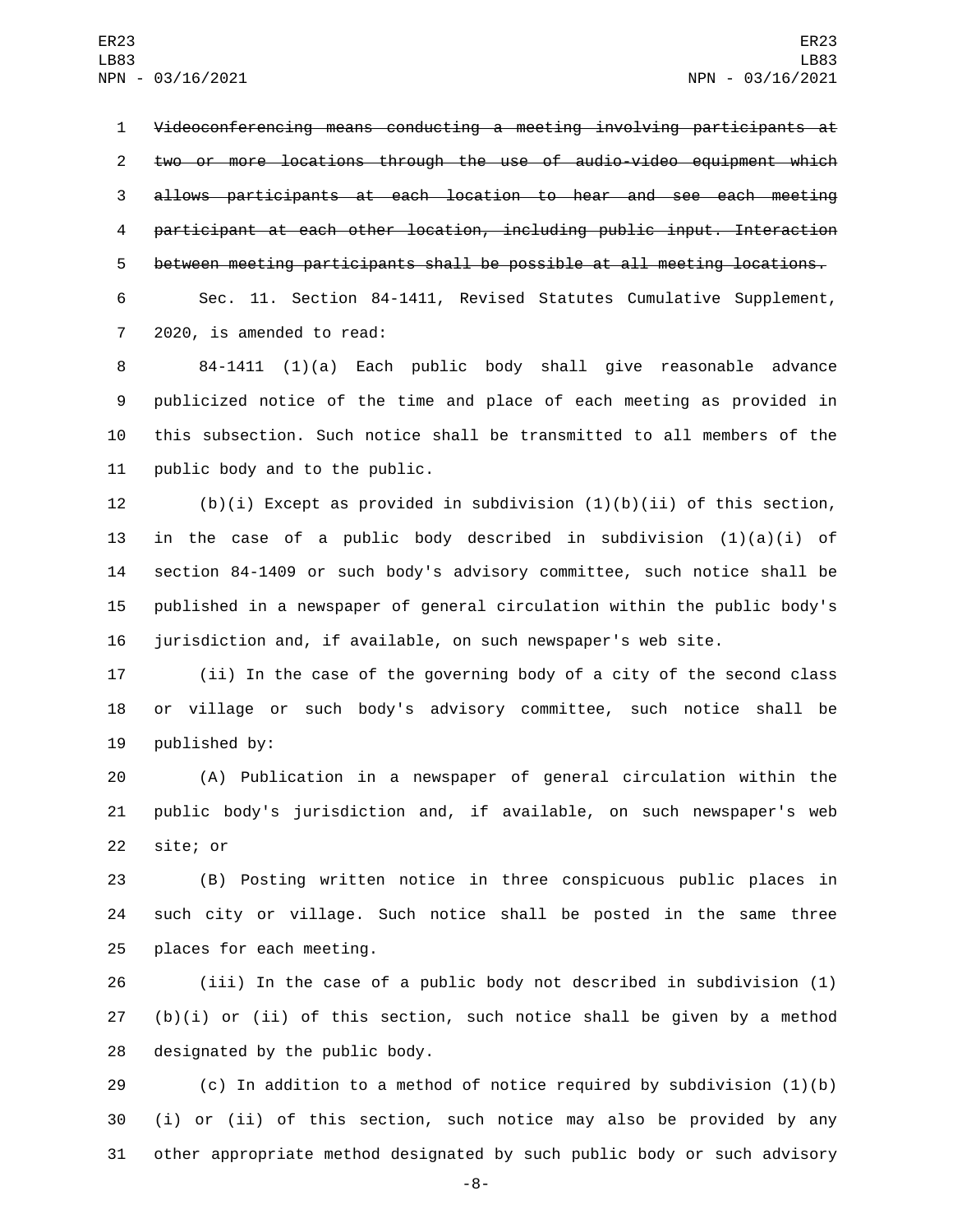1 committee.

 (d) Each public body shall record the methods and dates of such 3 notice in its minutes.

 (e) Such notice shall contain an agenda of subjects known at the time of the publicized notice or a statement that the agenda, which shall be kept continually current, shall be readily available for public inspection at the principal office of the public body during normal business hours. Agenda items shall be sufficiently descriptive to give the public reasonable notice of the matters to be considered at the meeting. Except for items of an emergency nature, the agenda shall not be altered later than (i) twenty-four hours before the scheduled commencement of the meeting or (ii) forty-eight hours before the scheduled commencement of a meeting of a city council or village board scheduled outside the corporate limits of the municipality. The public body shall have the right to modify the agenda to include items of an 16 emergency nature only at such public meeting.

 (2)(a) The following entities may hold a meeting by means of virtual conferencing if the requirements of subdivision (2)(b) of this section 19 are met:

 (i) A state agency, state board, state commission, state council, or 21 state committee, or an advisory committee of any such state entity;

 (ii) An organization, including the governing body, created under the Interlocal Cooperation Act, the Joint Public Agency Act, or the 24 Municipal Cooperative Financing Act;

 (iii) The governing body of a public power district having a 26 chartered territory of more than one county in this state;

(iv) The governing body of a public power and irrigation district

- having a chartered territory of more than one county in this state;
- (v) An educational service unit;29

(vi) The Educational Service Unit Coordinating Council;

(vii) An organization, including the governing body, of a risk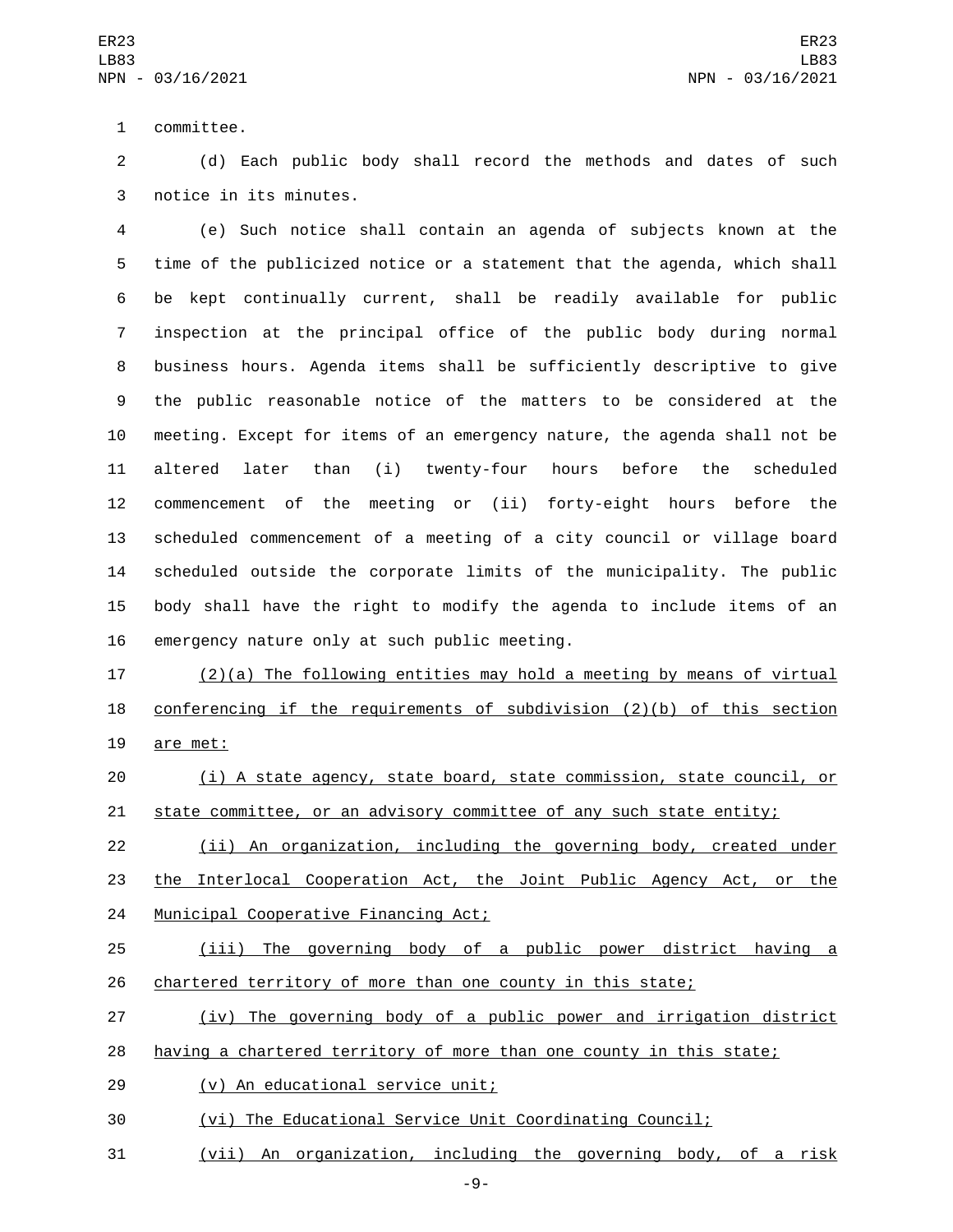- 1 management pool or its advisory committees organized in accordance with 2 the Intergovernmental Risk Management Act; 3 (viii) A community college board of governors; (ix) The Nebraska Brand Committee;4 (x) A local public health department;5 6 (xi) A metropolitan utilities district; 7 (xii) A regional metropolitan transit authority; 8 (xiii) A natural resources district; and (xiv) The Judicial Resources Commission.9 10 (b) The requirements for holding a meeting by means of virtual 11 conferencing are as follows: 12 (i) Reasonable advance publicized notice is given as provided in 13 subsection (1) of this section, including providing access to a dial-in 14 number or link to the virtual conference; 15 (ii) In addition to the public's right to participate by virtual 16 conferencing, reasonable arrangements are made to accommodate the 17 public's right to attend at a physical site and participate as provided 18 in section 84-1412, including seating, in at least one designated site in 19 a building open to the public and identified in the notice, with: At 20 least one member of the entity holding such meeting, or his or her 21 designee, present at each site; a recording of the hearing by audio or 22 visual recording devices; and a reasonable opportunity for input, such as 23 public comment or questions, is provided to at least the same extent as 24 would be provided if virtual conferencing was not used; 25 (iii) At least one copy of all documents being considered at the 26 meeting is available at any physical site open to the public where 27 individuals may attend the virtual conference. The public body shall also 28 provide links to an electronic copy of the agenda, all documents being 29 considered at the meeting, and the current version of the Open Meetings 30 Act; and
- 31 (iv) Except as otherwise provided in this subdivision, no more than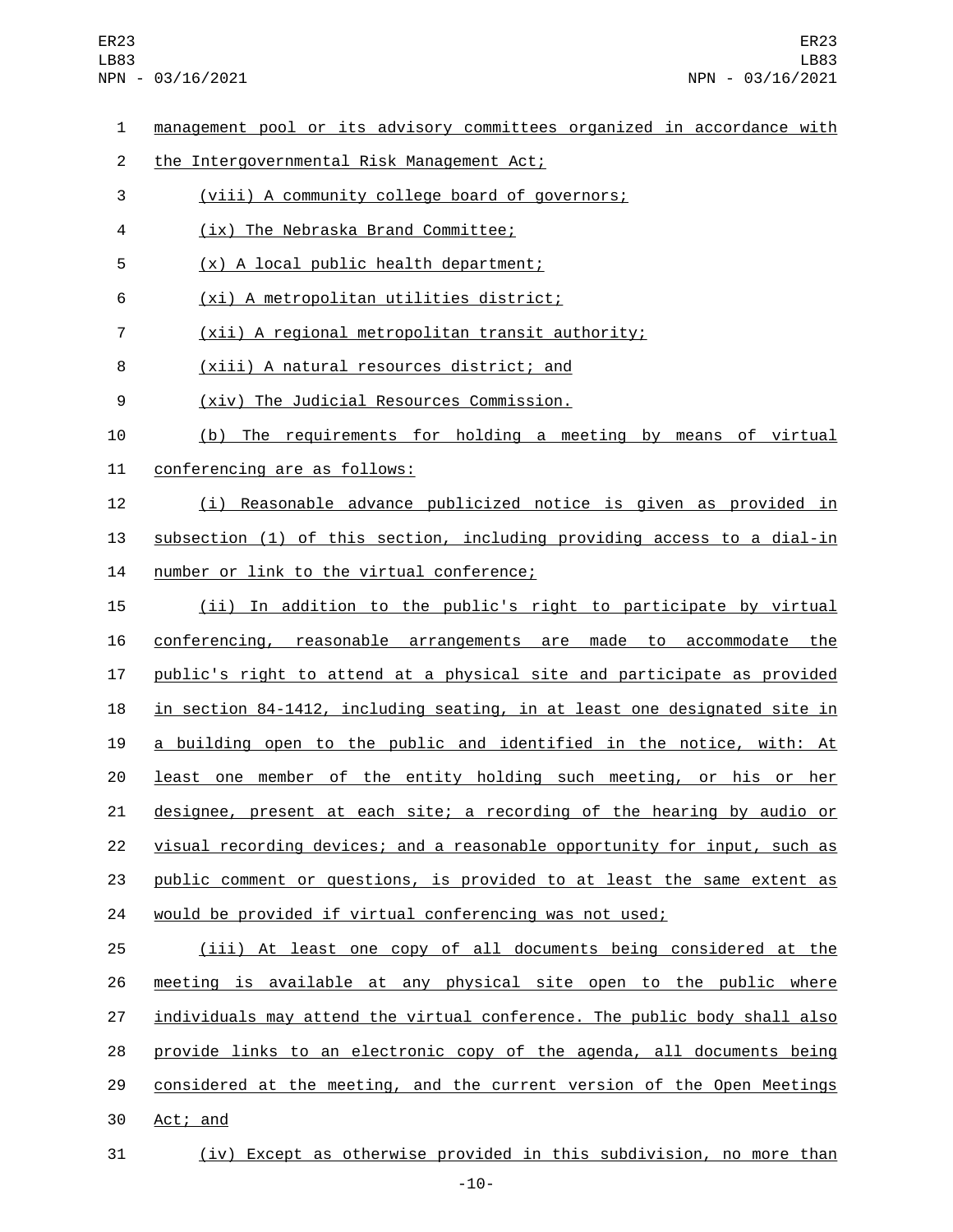one-half of the meetings of the state entities, advisory committees, boards, councils, organizations, or governing bodies are held by virtual conferencing in a calendar year. In the case of an organization created under the Interlocal Cooperation Act that sells electricity or natural gas at wholesale on a multistate basis or an organization created under the Municipal Cooperative Financing Act, the organization may hold more than one-half of its meetings by virtual conferencing if such organization holds at least one meeting each calendar year that is not by virtual conferencing. The governing body of a risk management pool that meets at least quarterly and the advisory committees of the governing body may each hold more than one-half of its meetings by virtual conferencing if the governing body's quarterly meetings are not held by 13 virtual conferencing.

 (2) A meeting of a state agency, state board, state commission, state council, or state committee, of an advisory committee of any such state entity, of an organization created under the Interlocal Cooperation Act, the Joint Public Agency Act, or the Municipal Cooperative Financing Act, of the governing body of a public power district having a chartered territory of more than one county in this state, of the governing body of a public power and irrigation district having a chartered territory of more than one county in this state, of a board of an educational service unit, of the Educational Service Unit Coordinating Council, of the governing body of a risk management pool or its advisory committees 24 organized in accordance with the Intergovernmental Risk Management Act, or of a community college board of governors may be held by means of videoconferencing or, in the case of the Judicial Resources Commission in those cases specified in section 24-1204, by telephone conference, if:

 (a) Reasonable advance publicized notice is given as provided in 29 subsection (1) of this section;

 (b) Reasonable arrangements are made to accommodate the public's right to attend, hear, and speak at the meeting, including seating,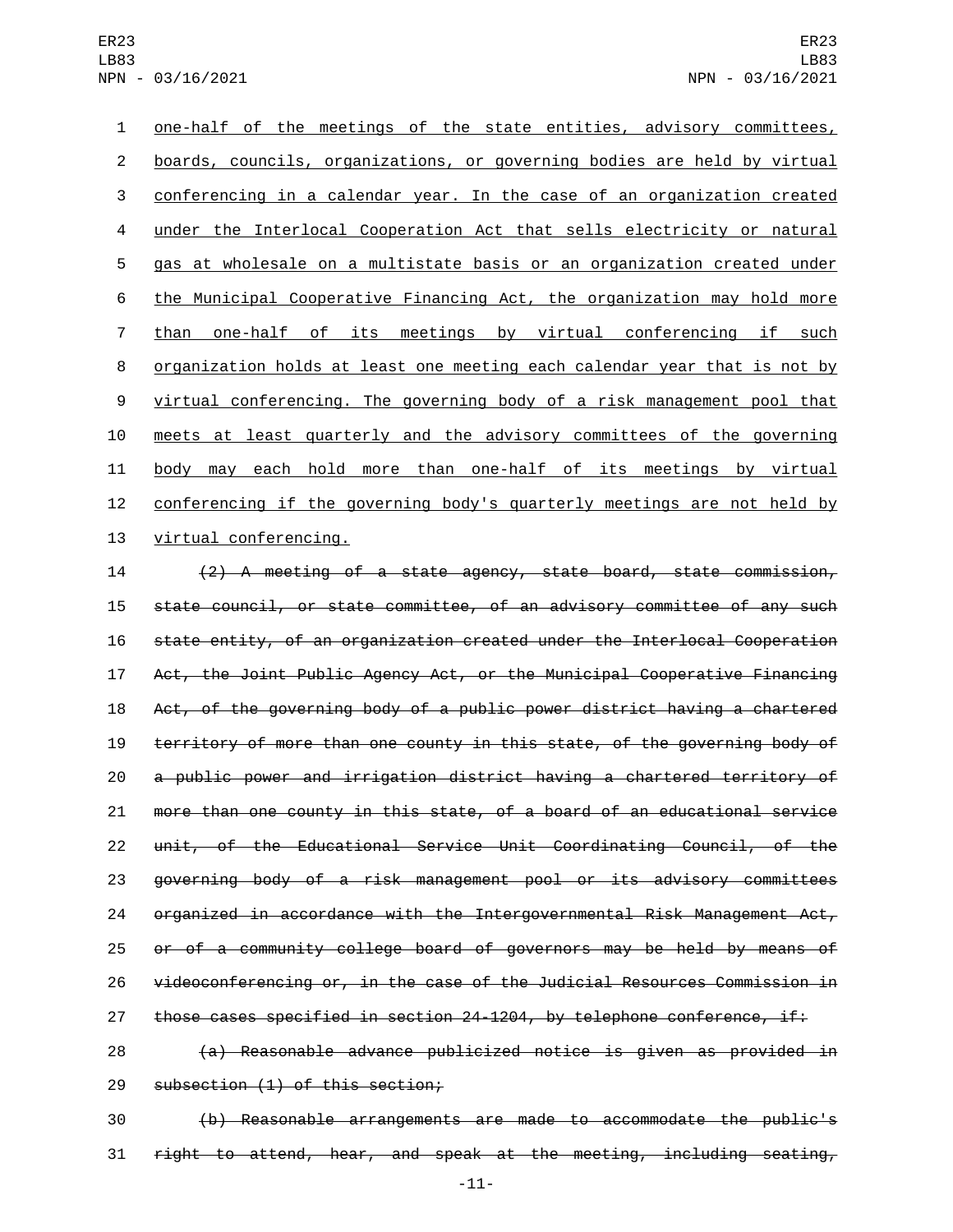recordation by audio or visual recording devices, and a reasonable opportunity for input such as public comment or questions to at least the same extent as would be provided if videoconferencing or telephone 4 conferencing was not used;

 (c) At least one copy of all documents being considered is available to the public at each site of the videoconference or telephone 7 conference;

 (d) At least one member of the state entity, advisory committee, board, council, or governing body is present at each site of the videoconference or telephone conference, except that a member of an organization created under the Interlocal Cooperation Act that sells electricity or natural gas at wholesale on a multistate basis, an organization created under the Municipal Cooperative Financing Act, or a governing body of a risk management pool or an advisory committee of such organization or pool may designate a nonvoting designee, who shall not be included as part of the quorum, to be present at any site; and

 $(e)(i)$  Except as provided in subdivision  $(2)(e)(ii)$  of this section, no more than one-half of the state entity's, advisory committee's, board's, council's, or governing body's meetings in a calendar year are held by videoconference or telephone conference; or

 (ii) In the case of an organization created under the Interlocal Cooperation Act that sells electricity or natural gas at wholesale on a multistate basis or an organization created under the Municipal Cooperative Financing Act, such organization holds at least one meeting each calendar year that is not by videoconferencing or telephone 26 conferencing.

 Videoconferencing, telephone conferencing, or conferencing by other electronic communication shall not be used to circumvent any of the public government purposes established in the Open Meetings Act.

 (3) A meeting of a board of an educational service unit, of the Educational Service Unit Coordinating Council, of the governing body of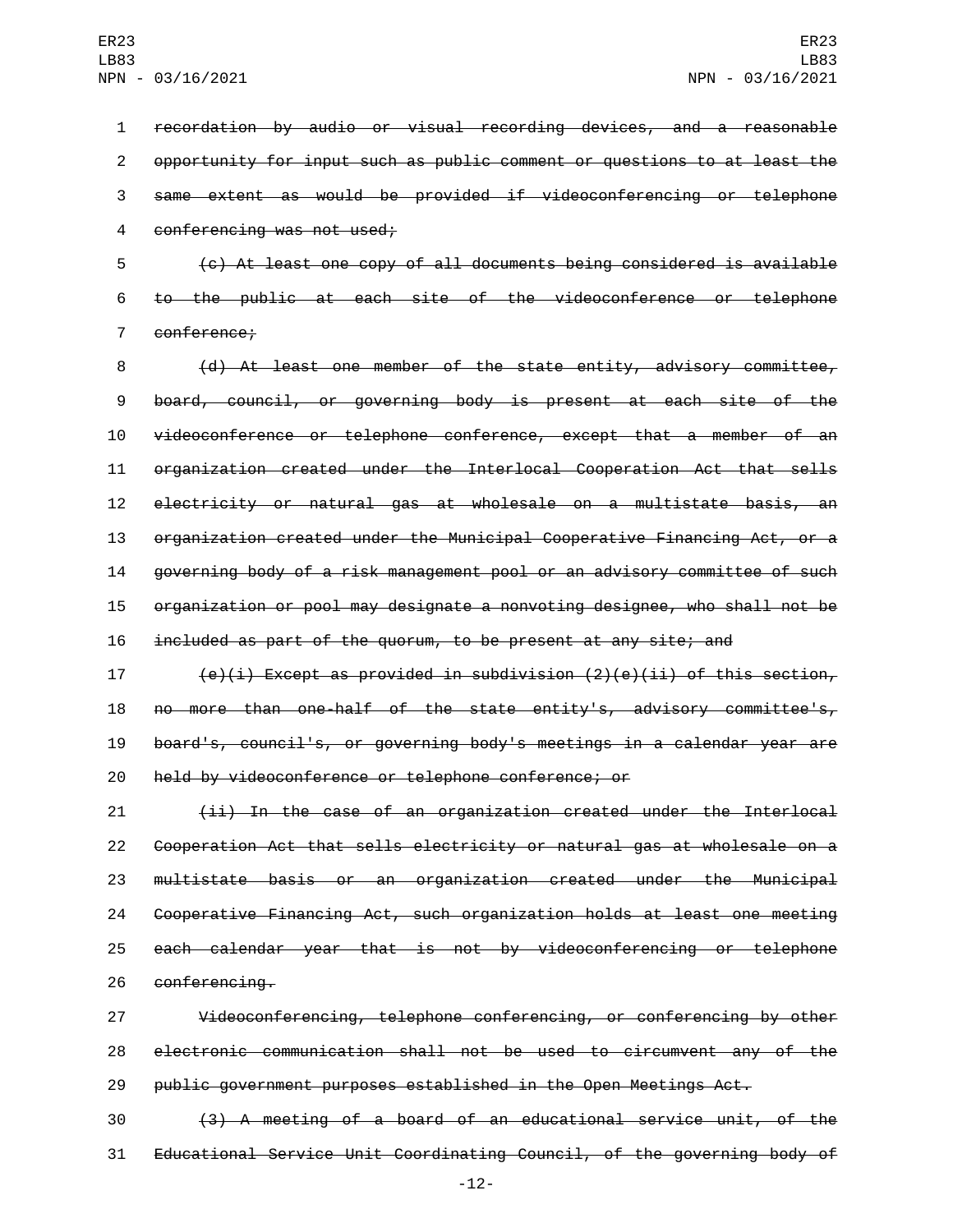an entity formed under the Interlocal Cooperation Act, the Joint Public Agency Act, or the Municipal Cooperative Financing Act, of the governing body of a risk management pool or its advisory committees organized in accordance with the Intergovernmental Risk Management Act, of a community college board of governors, of the governing body of a public power district, of the governing body of a public power and irrigation district, or of the Nebraska Brand Committee may be held by telephone 8 conference call if:

 (a) The territory represented by the educational service unit, member educational service units, community college board of governors, public power district, public power and irrigation district, Nebraska Brand Committee, or member public agencies of the entity or pool covers 13 more than one county;

 (b) Reasonable advance publicized notice is given as provided in subsection (1) of this section which identifies each telephone conference location at which there will be present: (i) A member of the educational service unit board, council, community college board of governors, governing body of a public power district, governing body of a public power and irrigation district, Nebraska Brand Committee, or entity's or pool's governing body; or (ii) a nonvoting designee designated under 21 subdivision  $(3)(f)$  of this section;

 (c) All telephone conference meeting sites identified in the notice are located within public buildings used by members of the educational service unit board, council, community college board of governors, governing body of the public power district, governing body of the public power and irrigation district, Nebraska Brand Committee, or entity or pool or at a place which will accommodate the anticipated audience;

 (d) Reasonable arrangements are made to accommodate the public's right to attend, hear, and speak at the meeting, including seating, recordation by audio recording devices, and a reasonable opportunity for input such as public comment or questions to at least the same extent as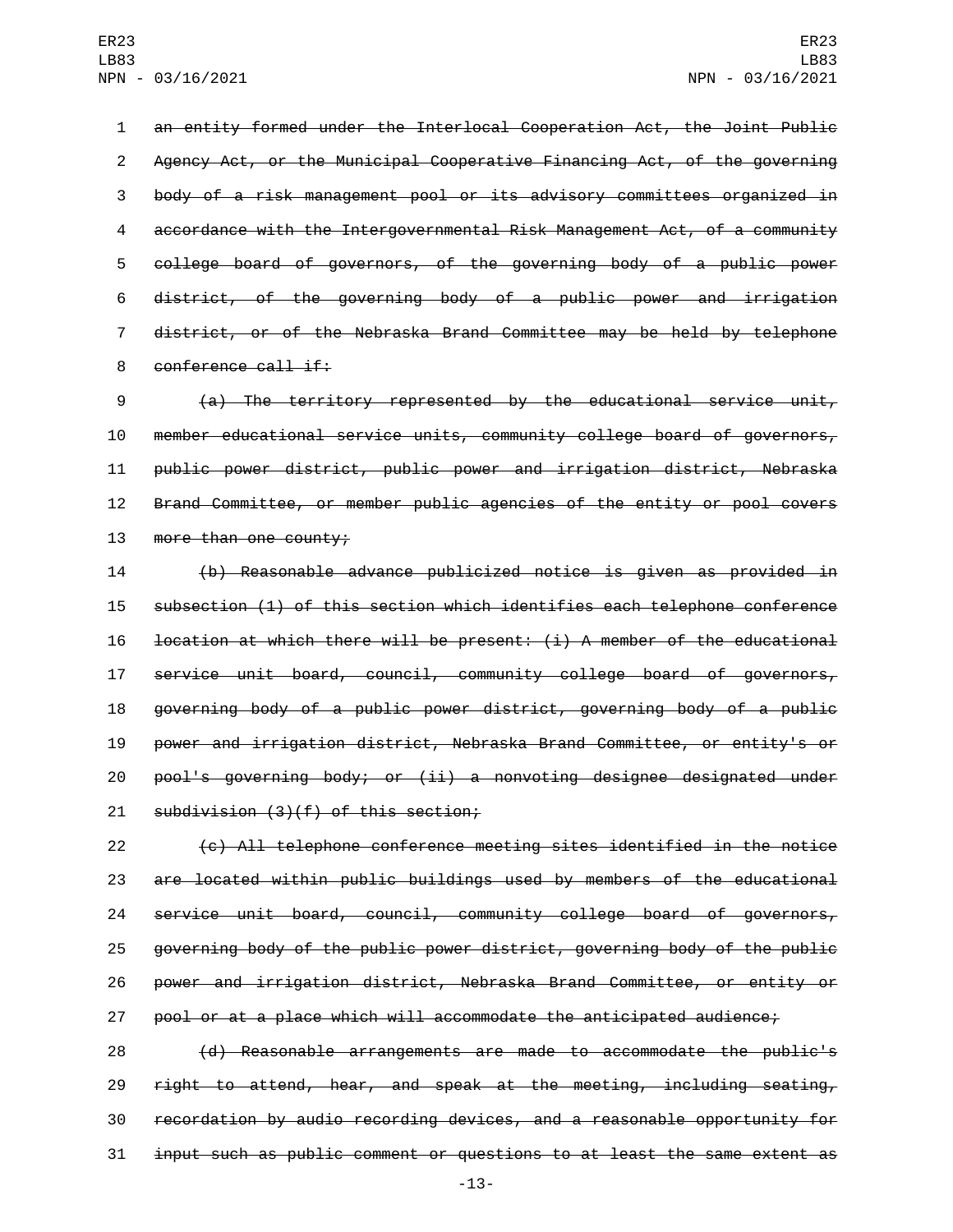would be provided if a telephone conference call was not used;

 (e) At least one copy of all documents being considered is available to the public at each site of the telephone conference call;

 (f) At least one member of the educational service unit board, council, community college board of governors, governing body of the public power district, governing body of the public power and irrigation district, Nebraska Brand Committee, or governing body of the entity or pool is present at each site of the telephone conference call identified in the public notice, except that a member of an organization created under the Interlocal Cooperation Act that sells electricity or natural gas at wholesale on a multistate basis, an organization created under the Municipal Cooperative Financing Act, or a governing body of a risk management pool or an advisory committee of such organization or pool may designate a nonvoting designee, who shall not be included as part of the  $quorum, to be present at any site;$ 

 (g) The telephone conference call lasts no more than five hours; and (h) No more than one-half of the board's, council's, governing body's, committee's, entity's, or pool's meetings in a calendar year are 19 held by telephone conference call, except that:

 (i) The governing body of a risk management pool that meets at least quarterly and the advisory committees of the governing body may each hold more than one-half of its meetings by telephone conference call if the governing body's quarterly meetings are not held by telephone conference 24 call or videoconferencing; and

 (ii) An organization created under the Interlocal Cooperation Act that sells electricity or natural gas at wholesale on a multistate basis or an organization created under the Municipal Cooperative Financing Act may hold more than one-half of its meetings by telephone conference call if the organization holds at least one meeting each calendar year that is not by videoconferencing or telephone conference call.

(3) Virtual conferencing Nothing in this subsection shall prevent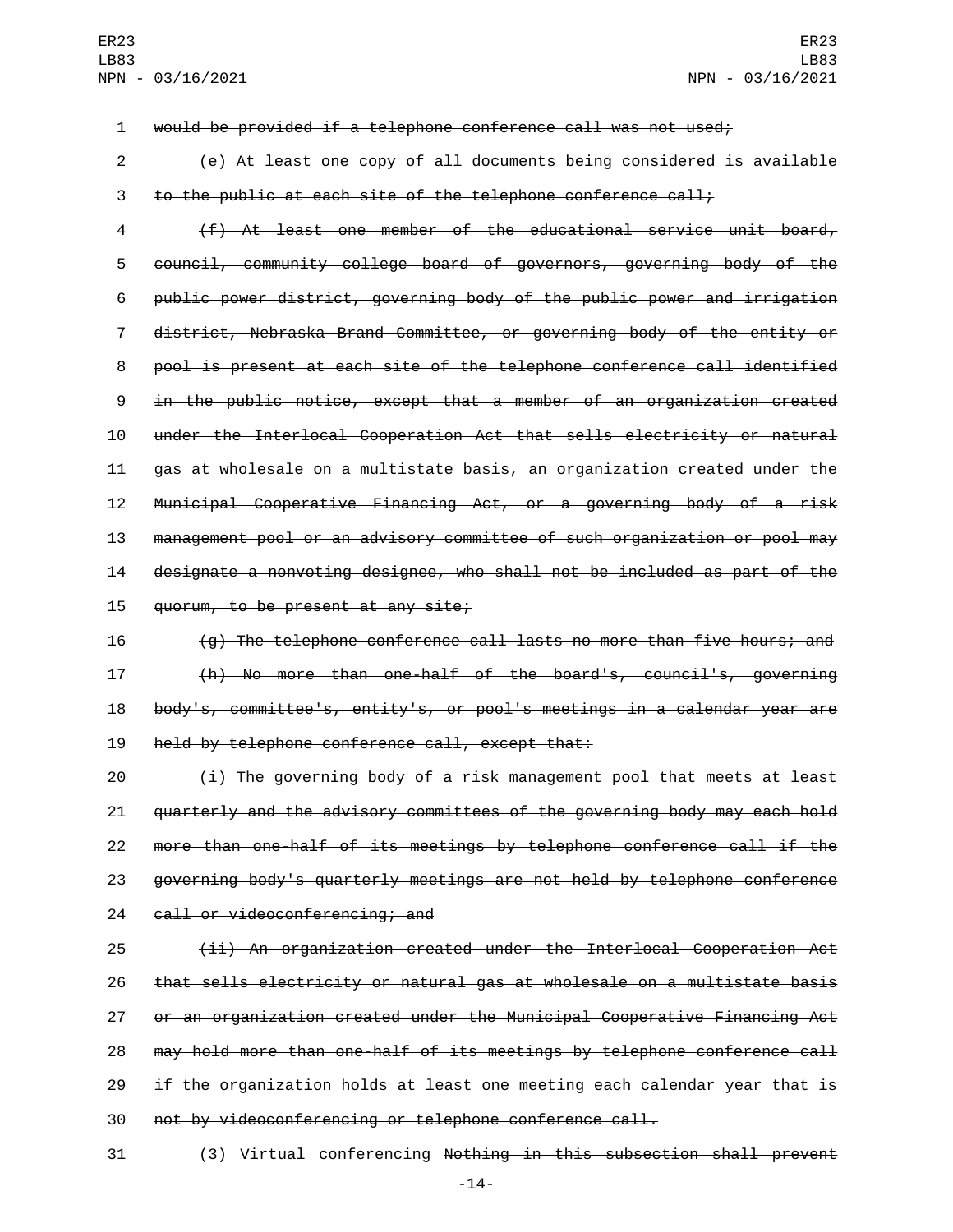the participation of consultants, members of the press, and other nonmembers of the governing body at sites not identified in the public notice. Telephone conference calls, emails, faxes, or other electronic communication shall not be used to circumvent any of the public government purposes established in the Open Meetings Act.

 (4) The secretary or other designee of each public body shall maintain a list of the news media requesting notification of meetings and shall make reasonable efforts to provide advance notification to them of the time and place of each meeting and the subjects to be discussed at 10 that meeting.

 (5) When it is necessary to hold an emergency meeting without reasonable advance public notice, the nature of the emergency shall be stated in the minutes and any formal action taken in such meeting shall pertain only to the emergency. Such emergency meetings may be held by virtual conferencing means of electronic or telecommunication equipment. The provisions of subsection (4) of this section shall be complied with in conducting emergency meetings. Complete minutes of such emergency meetings specifying the nature of the emergency and any formal action taken at the meeting shall be made available to the public by no later than the end of the next regular business day.

 (6) A public body may allow a member of the public or any other 22 witness other than a member of the public body to appear before the 23 public body by means of virtual conferencing video or telecommunications 24 equipment.

 (7)(a) Notwithstanding subsections (2) and (5) of this section, if 26 an emergency is declared by the Governor pursuant to the Emergency Management Act as defined in section 81-829.39, a public body the territorial jurisdiction of which is included in the emergency 29 declaration, in whole or in part, may hold a meeting by virtual conferencing during such emergency if the public body gives reasonable advance publicized notice as described in subsection (1) of this section.

-15-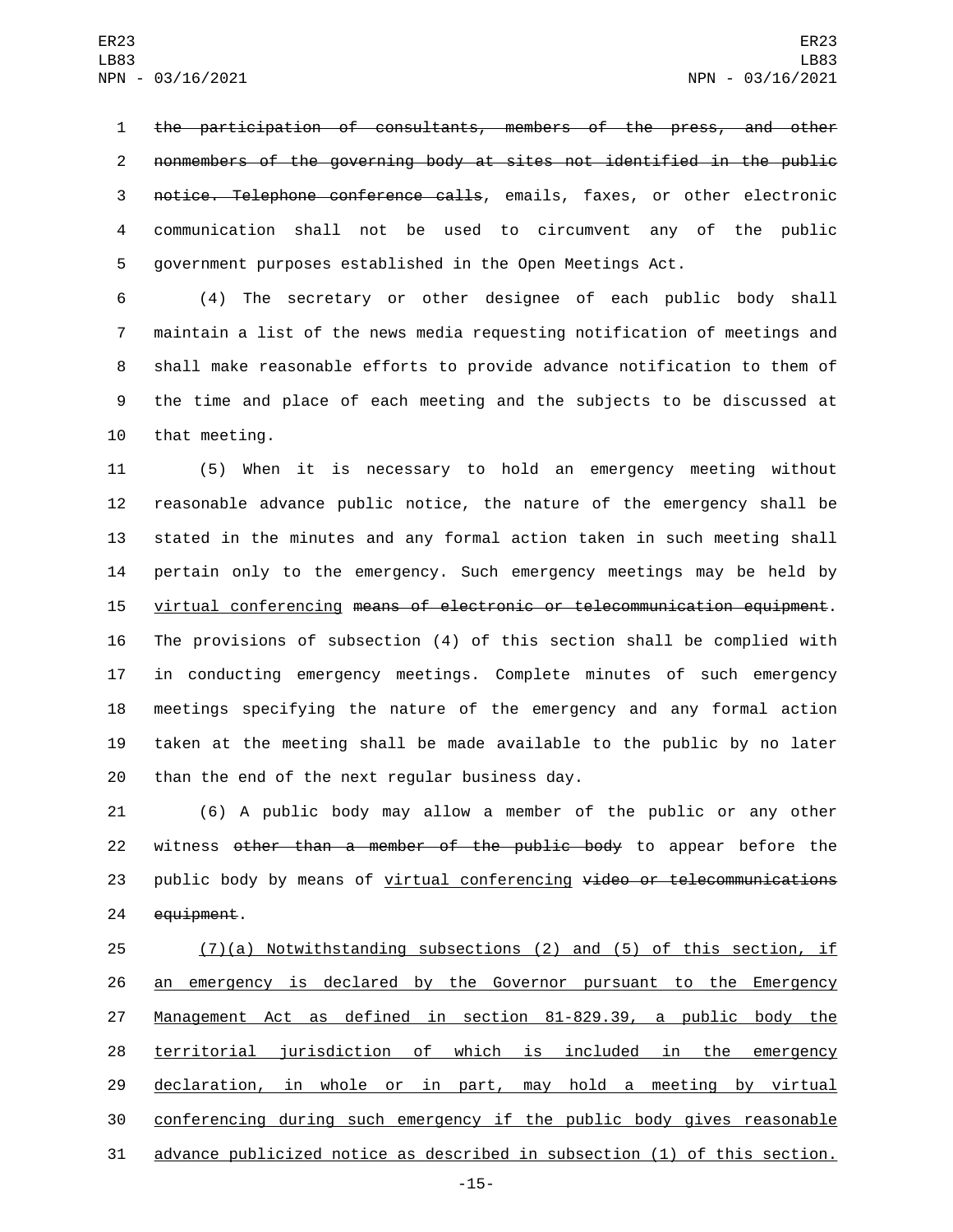The notice shall include information regarding access for the public and news media. In addition to any formal action taken pertaining to the emergency, the public body may hold such meeting for the purpose of briefing, discussion of public business, formation of tentative policy, 5 or the taking of any action by the public body.

 (b) The public body shall provide access by providing a dial-in number or a link to the virtual conference. The public body shall also provide links to an electronic copy of the agenda, all documents being 9 considered at the meeting, and the current version of the Open Meetings Act. Reasonable arrangements shall be made to accommodate the public's right to hear and speak at the meeting and record the meeting. Subsection (4) of this section shall be complied with in conducting such meetings.

 (c) The nature of the emergency shall be stated in the minutes. Complete minutes of such meeting specifying the nature of the emergency and any formal action taken at the meeting shall be made available for inspection as provided in subsections (5) and (6) of section 84-1413.

 Sec. 12. Section 84-1412, Reissue Revised Statutes of Nebraska, is 18 amended to read:

 84-1412 (1) Subject to the Open Meetings Act, the public has the right to attend and the right to speak at meetings of public bodies, and all or any part of a meeting of a public body, except for closed sessions called pursuant to section 84-1410, may be videotaped, televised, photographed, broadcast, or recorded by any person in attendance by means 24 of a tape recorder, <u>a c</u>amera, video equipment, or any other means of 25 pictorial or sonic reproduction or in writing.

 (2) It shall not be a violation of subsection (1) of this section for any public body to make and enforce reasonable rules and regulations regarding the conduct of persons attending, speaking at, videotaping, 29 televising, photographing, broadcasting, or recording its meetings $<sub>L</sub>$ </sub> including meetings held by virtual conferencing. A body may not be required to allow citizens to speak at each meeting, but it may not

-16-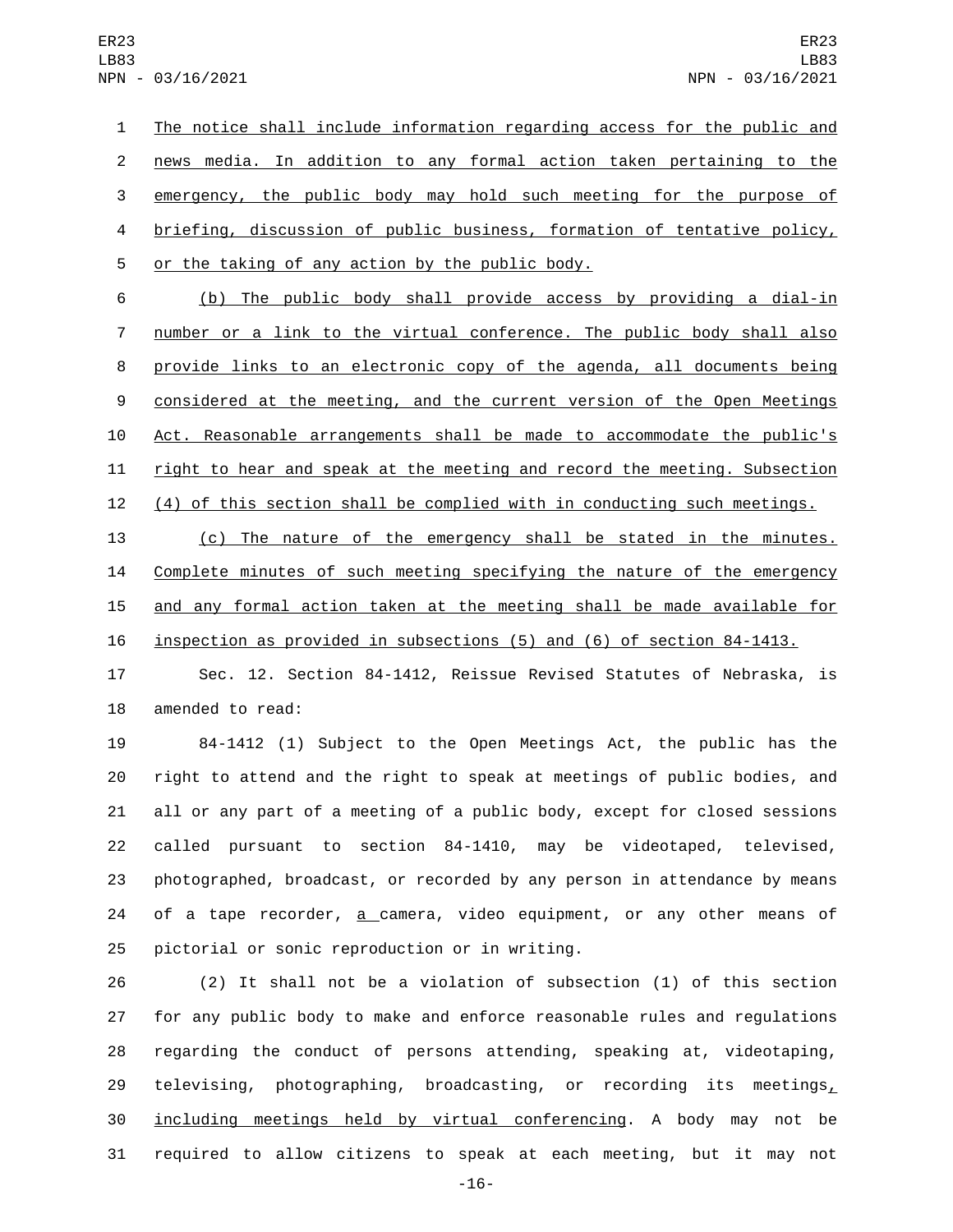forbid public participation at all meetings.1

 (3) No public body shall require members of the public to identify themselves as a condition for admission to the meeting nor shall such body require that the name of any member of the public be placed on the agenda prior to such meeting in order to speak about items on the agenda. The body shall may require any member of the public desiring to address the body to identify himself or herself, including an address and the name of any organization represented by such person unless the address 9 requirement is waived to protect the security of the individual.

10 (4) No public body shall, for the purpose of circumventing the Open 11 Meetings Act, hold a meeting in a place known by the body to be too small 12 to accommodate the anticipated audience.

13 (5) No public body shall be deemed in violation of this section if 14 it holds its meeting in its traditional meeting place which is located in 15 this state.

16 (6) No public body shall be deemed in violation of this section if 17 it holds a meeting outside of this state if, but only if:

18 (a) A member entity of the public body is located outside of this 19 state and the meeting is in that member's jurisdiction;

20 (b) All out-of-state locations identified in the notice are located 21 within public buildings used by members of the entity or at a place which 22 will accommodate the anticipated audience;

23 (c) Reasonable arrangements are made to accommodate the public's 24 right to attend, hear, and speak at the meeting, including making virtual 25 conferencing a telephone conference call available at an instate location 26 to members, the public, or the press, if requested twenty-four hours in 27 advance;

28 (d) No more than twenty-five percent of the public body's meetings 29 in a calendar year are held out-of-state;

30 (e) Out-of-state meetings are not used to circumvent any of the 31 public government purposes established in the Open Meetings Act; and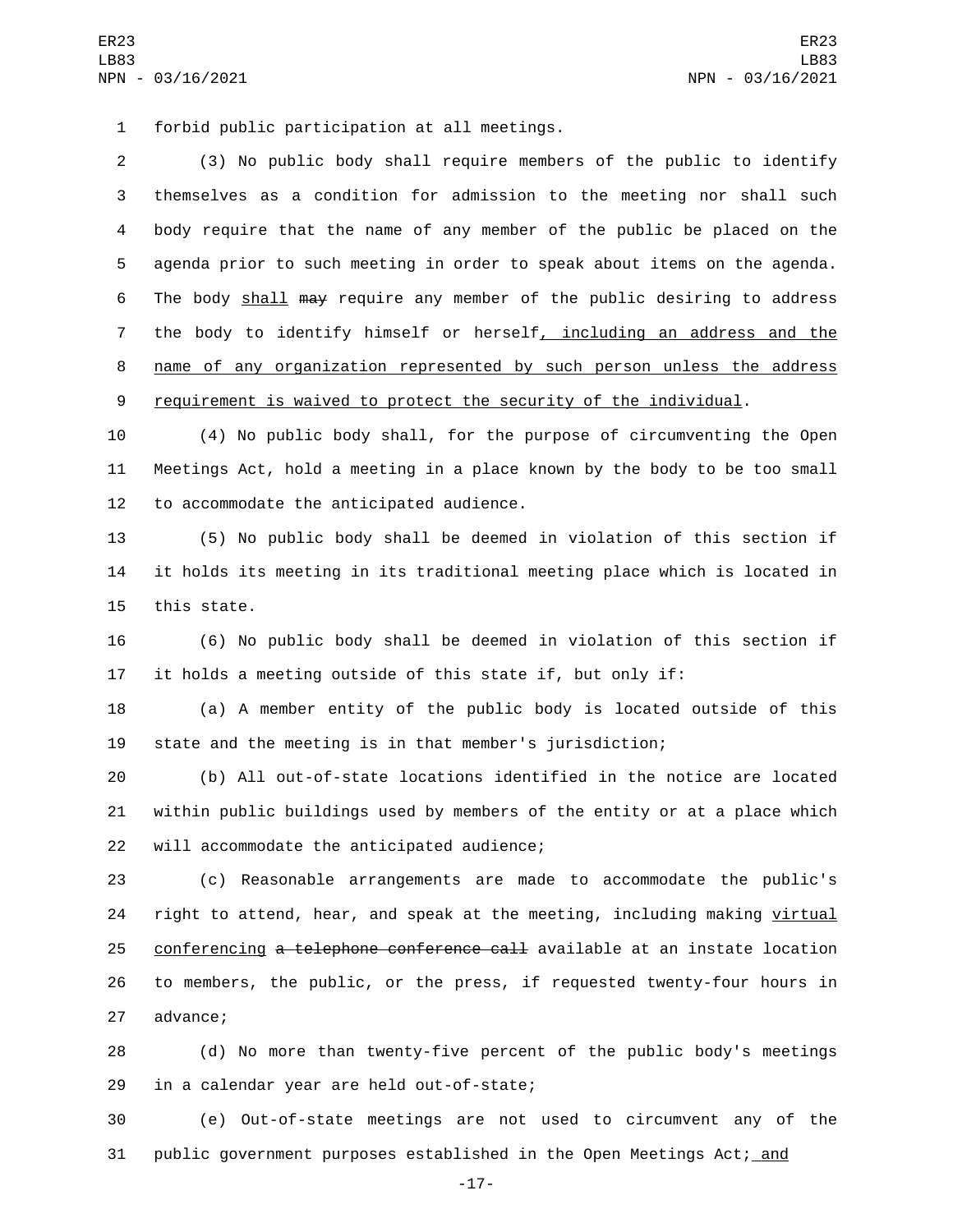(f) Reasonable arrangements are made to provide viewing at other instate locations for a videoconference meeting if requested fourteen days in advance and if economically and reasonably available in the area; and

 (f) (g) The public body publishes notice of the out-of-state meeting at least twenty-one days before the date of the meeting in a legal 7 newspaper of statewide circulation.

 (7) The public body shall, upon request, make a reasonable effort to accommodate the public's right to hear the discussion and testimony 10 presented at the meeting.

 (8) Public bodies shall make available at the meeting or the instate 12 location for  $y$ irtual conferencing as required by subdivision  $(6)(c)$  of this section a telephone conference call or videoconference, for examination and copying by members of the public, at least one copy of 15 all reproducible written material to be discussed at an open meeting, either in paper or electronic form. Public bodies shall make available at least one current copy of the Open Meetings Act posted in the meeting room at a location accessible to members of the public. At the beginning of the meeting, the public shall be informed about the location of the 20 posted information.

 Sec. 13. Section 84-1413, Revised Statutes Cumulative Supplement,  $2020$ , is amended to read:

 84-1413 (1) Each public body shall keep minutes of all meetings showing the time, place, members present and absent, and the substance of 25 all matters discussed.

 (2) Any action taken on any question or motion duly moved and seconded shall be by roll call vote of the public body in open session, and the record shall state how each member voted or if the member was absent or not voting. The requirements of a roll call or viva voce vote shall be satisfied by a public body which utilizes an electronic voting device which allows the yeas and nays of each member of such public body

-18-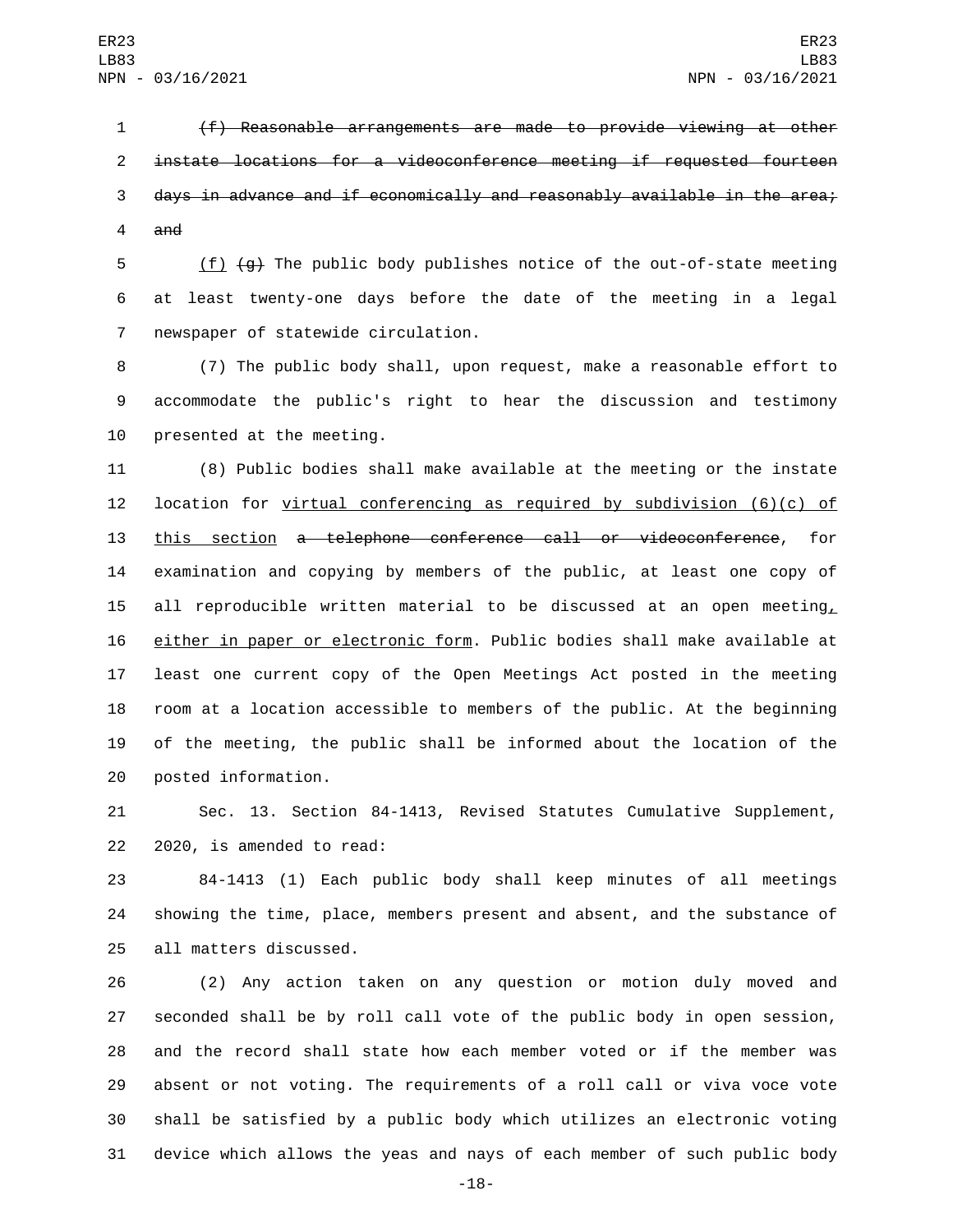1 to be readily seen by the public.

 (3) The vote to elect leadership within a public body may be taken by secret ballot, but the total number of votes for each candidate shall 4 be recorded in the minutes.

 (4) The minutes of all meetings and evidence and documentation received or disclosed in open session shall be public records and open to 7 public inspection during normal business hours.

 (5) Minutes shall be written, except as provided in subsection (6) of this section, and available for inspection within ten working days or prior to the next convened meeting, whichever occurs earlier, except that cities of the second class and villages may have an additional ten working days if the employee responsible for writing the minutes is 13 absent due to a serious illness or emergency.

 (6) Minutes of the meetings of the board of a school district or educational service unit may be kept as an electronic record.

 (7) Beginning July 31, 2022, the governing body of a natural resources district, the city council of a city of the metropolitan class, the city council of a city of the primary class, the city council of a city of the first class, the county board of a county with a population greater than twenty-five thousand inhabitants, and the school board of a school district shall make available on such entity's public web site the agenda and minutes of any meeting of the governing body. The agenda shall be placed on the web site at least twenty-four hours before the meeting 24 of the governing body. Minutes shall be placed on the web site at such time as the minutes are available for inspection as provided in subsection (5) of this section. This information shall be available on 27 the public web site for at least six months.

 Sec. 14. No motion, resolution, rule, regulation, ordinance, or formal action made, adopted, passed, or taken at a meeting as defined in section 84-1409 of a public body as defined in such section shall be invalidated because such motion, resolution, rule, regulation, ordinance,